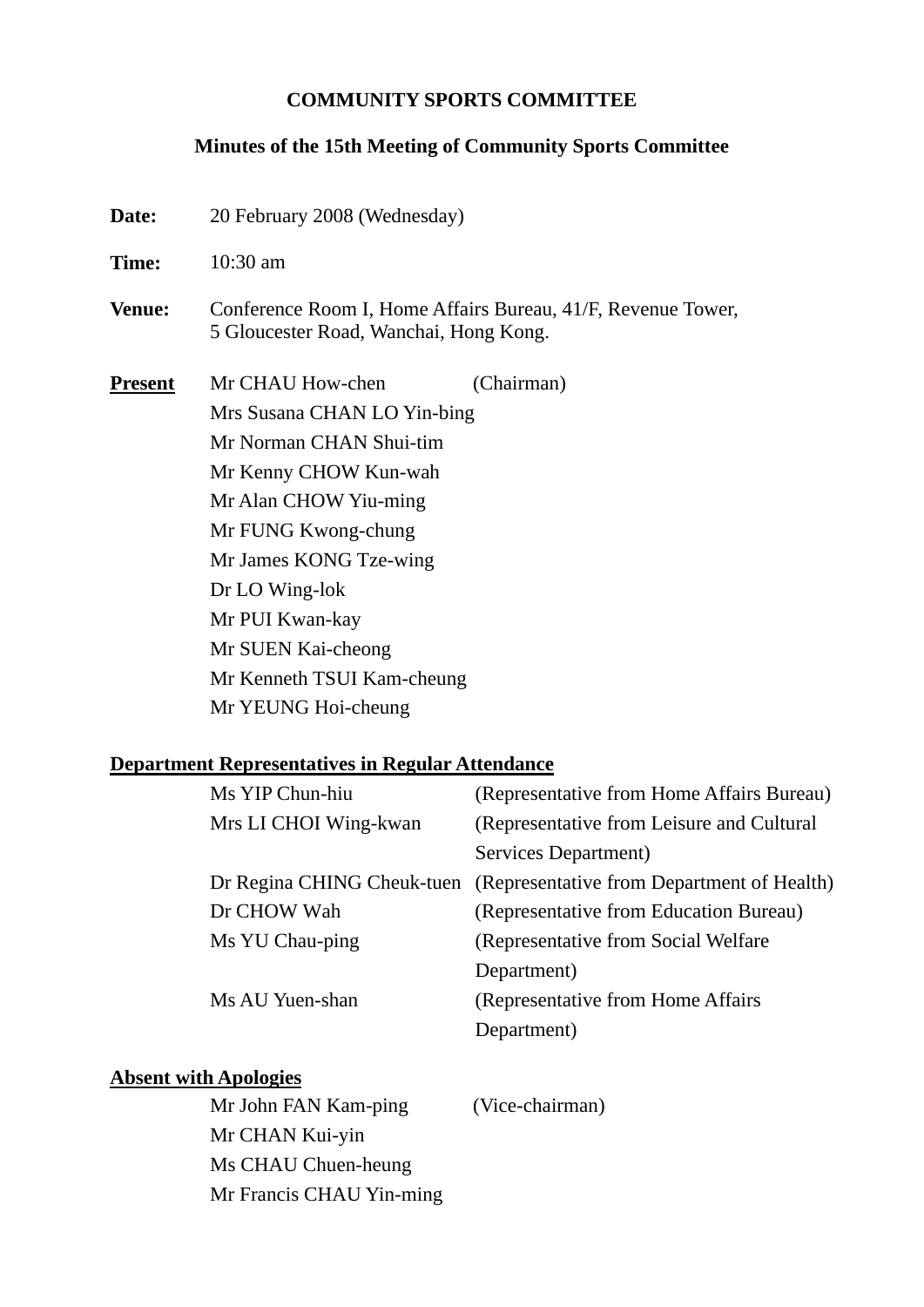Prof CHEUNG Siu-yin Mr Cowen B C CHIU Mr Benedict LEE Shui-sing Mr LEUNG Che-cheung Mrs Laura LING LAU Yuet-fun Mr TONG Wai-lun Prof LEUNG Mee-lee

### **In Attendance**

| Mr Vincent LIU Ming-kwong (Leisure and Cultural Services Department) |
|----------------------------------------------------------------------|
| (Leisure and Cultural Services Department)                           |
| (Department of Sports Science and Physical                           |
| Education, the Chinese University of Hong                            |
| Kong)                                                                |
| (Leisure and Cultural Services Department)                           |
|                                                                      |

### **Opening Remarks**

1.1 The Chairman welcomed all Members and representatives from various government departments to the Meeting. In particular, he welcomed Ms YU Chau-ping from the Social Welfare Department, Ms AU Yuen-shan from the Home Affairs Department (HAD) and Prof Stanley HUI from the Department of Sports Science and Physical Education of the Chinese University of Hong Kong. In addition, the Chairman wished all Members good health and every success in this year. He also hoped that they would continue to make contribution to the promotion of community sports.

### **Item 1: Confirmation of the Minutes of the 14th Meeting of the CSC**

2.1 The Secretariat sent the draft minutes of the 14th Meeting to Members for comment by fax on 25 January and hitherto had not received any proposals for amendments. As there was no further amendment proposed at the Meeting, the Chairman announced the minutes of the 14th Meeting being endorsed.

#### **Item 2: Matters Arising**

# **(i) Report on the follow-up actions of "Strategies for Promoting Community Sports"**

3.1 The Chairman invited Ms LOK Kit-ha of the Leisure and Cultural Services Department (LCSD) to report the latest progress of all the follow-ups of "Strategies for Promoting Community Sports".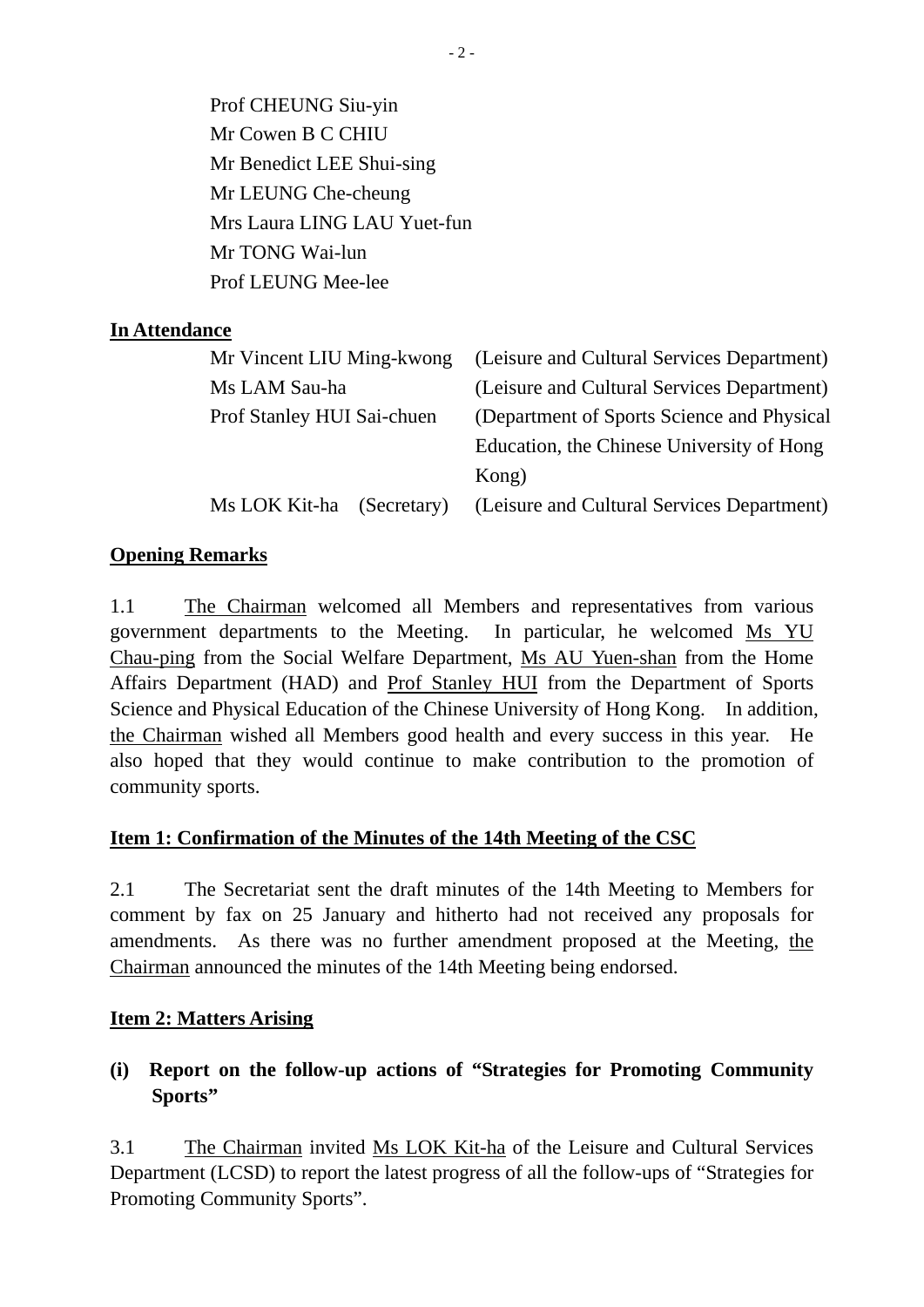3.2 Ms LOK Kit-ha of the LCSD first gave a briefing on the intensification of the scope of School Sports Programme (SSP) and better utilisation of school sports facilities. She reported that 1 006 schools participated in the SSP in 2007, accounting for about 80% of all schools in Hong Kong, with the number of student participants at 540 000. In order to raise the school participation rate to 85% and 90% in 2008/09 and 2009/10 respectively, the LCSD had actively launched a series of programmes, including paying visits to schools, arranging students to watch competitions and studying ways to increase the number of sports activities in conjunction with various National Sports Associations (NSAs). Regarding better utilisation of school sports facilities, the Student Sports Activities Coordinating Sub-Committee (SSACS) had compiled a line-to-take to address the concerns of schools, such as security, maintenance, cleansing, extra charges and third party liability insurance, etc. The line-to-take had been distributed to all school councils to facilitate them to clarify queries from their members and to encourage more schools to open up their school sports facilities. At present, 22 schools had given consent to open up their facilities for joint school training purpose. Regarding the development of district sports activities with local characteristics, the District Councils (DCs) and the LCSD would continue to cooperate with the NSAs and District Sports Associations (DSAs) to develop and promote such sports activities that had been identified. Moreover, in order to further promote the selected sports activities, the LCSD had held discussions with the relevant NSAs and arranged most events of the "Bank of China (Hong Kong) 51st Festival of Sport" (FOS) to be held at the districts that consented to promote the respective sports activities. Issues on the formulation of indicators to measure the effectiveness of strategies for promoting community sports and organisation of the 2nd Hong Kong Games (HKG) would be discussed in details in the Meeting.

3.3 Mr Alan CHOW welcomed the development of sports activities with local characteristics in different districts. He said that the district sport of Kwun Tong was Canoe Polo but venue was a major problem. He hoped that the LCSD could enhance the coordination in this regard.

(Post-meeting note: As the utilisation rate of Kwun Tong Swimming Pool was very high, upon the discussion of the LCSD and the Kwun Tong Sports Promotion Association, some of the Canoe Polo events of this year, including two training courses, one fun day and one carnival, would be held at Kwun Tong Swimming Pool, while other events would be held at venues outside Kwun Tong.)

3.4 Mr FUNG Kwong-chung remarked that as the DCs adopted a new mode of operation this year, the way of collaboration between the LCSD and the DCs had changed. From then on, all District Leisure Services Offices of the LCSD and DSAs had to apply for funding from DCs individually for organisation of district recreational and sports activities at different levels. He had discussed in the capacity of a DSA with the LCSD on the promotional arrangement of sports activities with local characteristics in the coming year. As there were seven organisations which regularly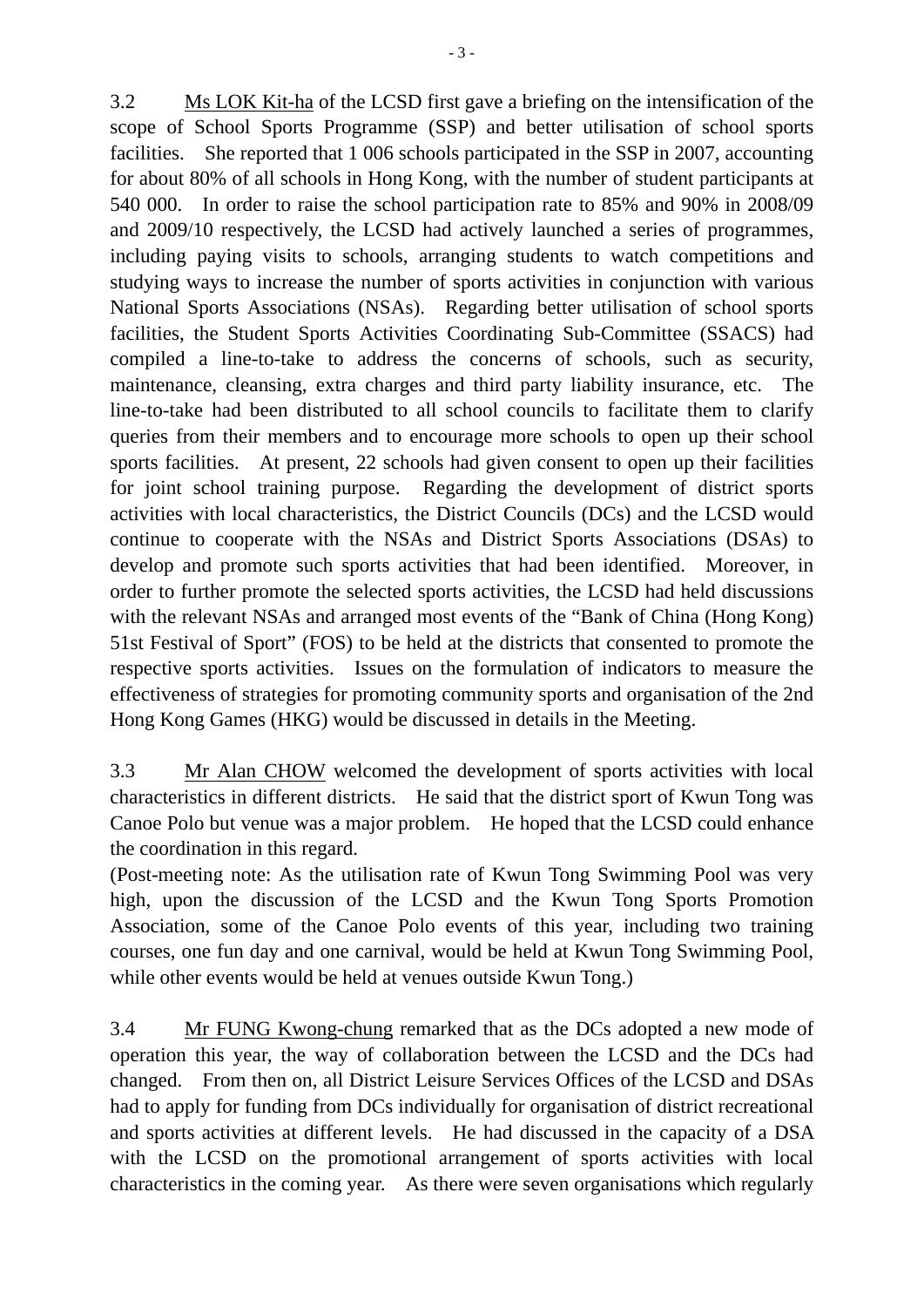applied for funds from Wong Tai Sin DC and resources were limited, he worried that there would be a mismatch problem in the substainable development of sports activities with local characteristics. He asked whether the LCSD had any special arrangement to support the districts to develop sports activities with local characteristics. Moreover, he learned that Members had discussed the issue of enhancing sports development at schools and the community with additional resources in the 14th CSC Meeting. He asked if more resources could be obtained for development of sports activities with local characteristics.

3.5 Mr Kenny CHOW remarked that he himself and Mr YEUNG Hoi-cheung were members of the organising committee of the 51st FOS. They had put effort to match the NSAs with the districts that were responsible for developing the respective sports activities as far as possible. Although not all the events could be held in districts that were responsible for developing the respective sports activities, it was hoped that it could be done upon better coordination in the following year.

3.6 Mr Vincent LIU, Deputy Director of the LCSD, said in response that the 18 DCs would enhance their management of district facilities across the board from 2008 onwards. The HAD would allocate \$300 million annually to the 18 DCs for promotion of community involvement projects. Under the new mode of operation, the LCSD had to apply for funding from the DCs to organise recreational and sports activities in districts. He remarked that, with increased resources, the DCs could allocate resources at their own discretion to develop sports activities with local characteristics in accordance with the needs of the districts.

# **Item 3: Progress Report on the Study on the Participation Patterns of Hong Kong People in Physical Activities (CSC Paper 1/08)**

4.1 The Chairman invited Dr LO Wing-lok, convenor of the Working Group on the Formulation of Indicators for Measuring the Effectiveness of Sport for All, to brief Members on the CSC Paper 1/08. He also invited them to refer to the information tabled at the Meeting.

4.2 Dr LO Wing-lok briefed Members on the CSC Paper 1/08. He also invited Prof Stanley HUI from the Department of Sports Science and Physical Education of the Chinese University of Hong Kong to brief Members on the summary of the literature review and the questionnaire survey proposal.

4.3 Prof Stanley HUI briefed Members on the summary of the literature review and the questionnaire survey proposal. The Chairman asked Members to give comments.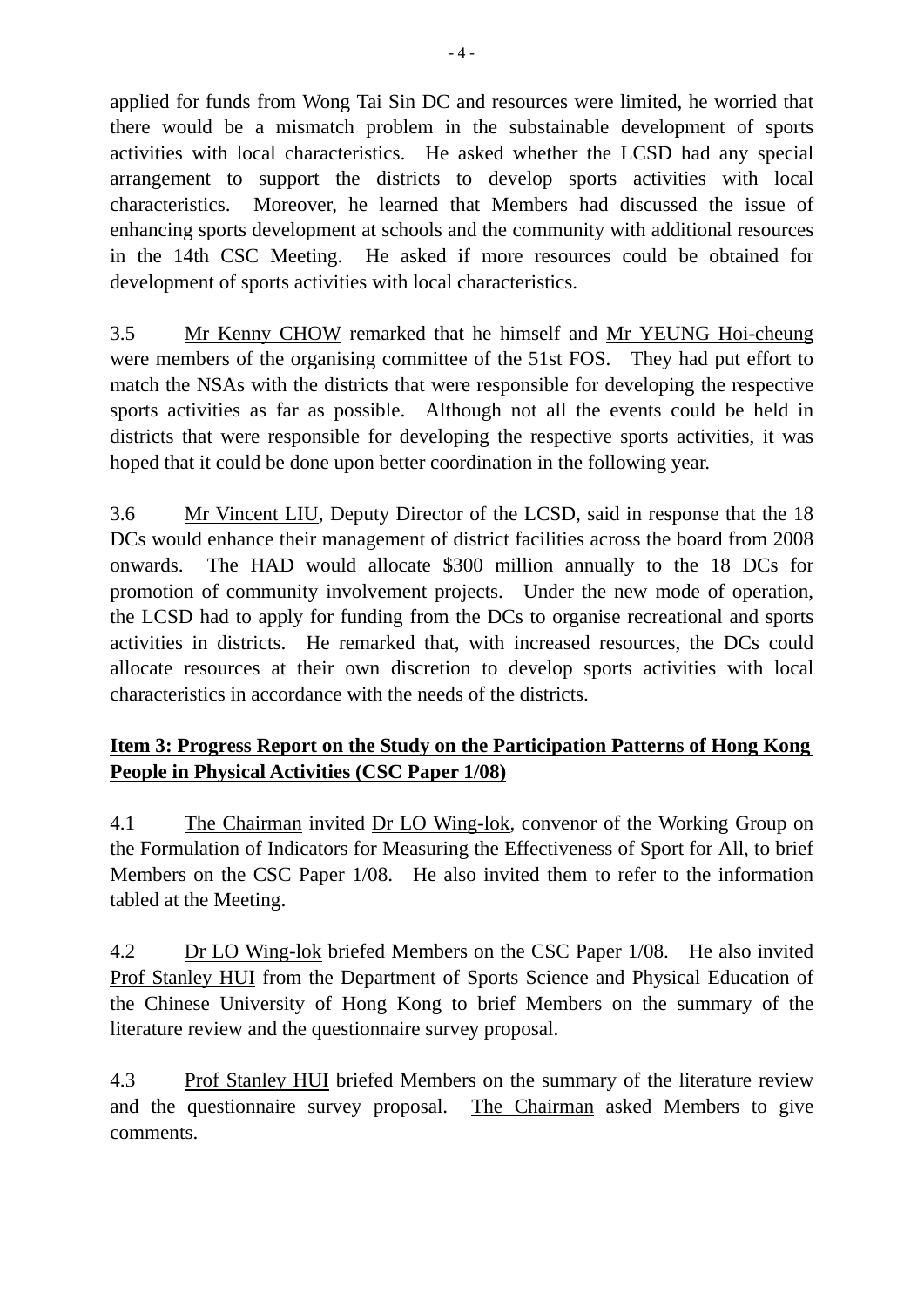4.4 The views and comments of Members on the Paper were summarised as follows:

- (a) Dr Regina CHING thanked Prof Stanley HUI for his detailed explanation. She remarked that different countries placed different emphasis on the participation in physical activities. Some European and American countries stressed health improvement while others emphasised public participation and personality development. She suggested that this Committee should discuss first if Members agreed that the promotion of Sport for All should focus on health improvement. If the answer was affirmative, the requirements would be higher. She pointed out that documents of some advanced countries suggested that at least 30 minutes of sports of moderate intensity for most days of the week were required for health improvement. The current study also proposed to focus primarily on health improvement, but it suggested that the indicator should be three times of physical activities a week. Therefore, she opined that the Committee should discuss whether health improvement should be the primary objective in the promotion of Sport for All, and study if a more appropriate indicator should be adopted.
- (b) Dr LO Wing-lok said that the proposed definition of Sport for All did not specify any specific objectives. In his view, apart from health improvement, Sport for All could bring about many other benefits and achieve various objectives. At present, different countries had different indicators. If the findings of the survey study in Hong Kong were to compare with the study data of other countries, the adoption of a more widely used indicator would be helpful. He also pointed out that the formulation of indicators would affect neither the findings nor the analysis as the questionnaire survey would ask the respondents to indicate the number of days in a week that they participated in physical activities. In the analysis of the survey findings, he suggested that consideration could be given to the adoption of both indicators of three days a week and five days a week for measurement so as to take both cases into account.
- (c) Mrs Susana CHAN inquired about how respondents were selected in the survey. As it was a household survey to be conducted in the form of household interviews, she wanted to know how to ensure that the respondents were willing to be interviewed. She also questioned about the household interview time, and time required for completing a questionnaire, etc. As regards the objectives of Sport for All, she suggested asking the respondents their aims of participating in physical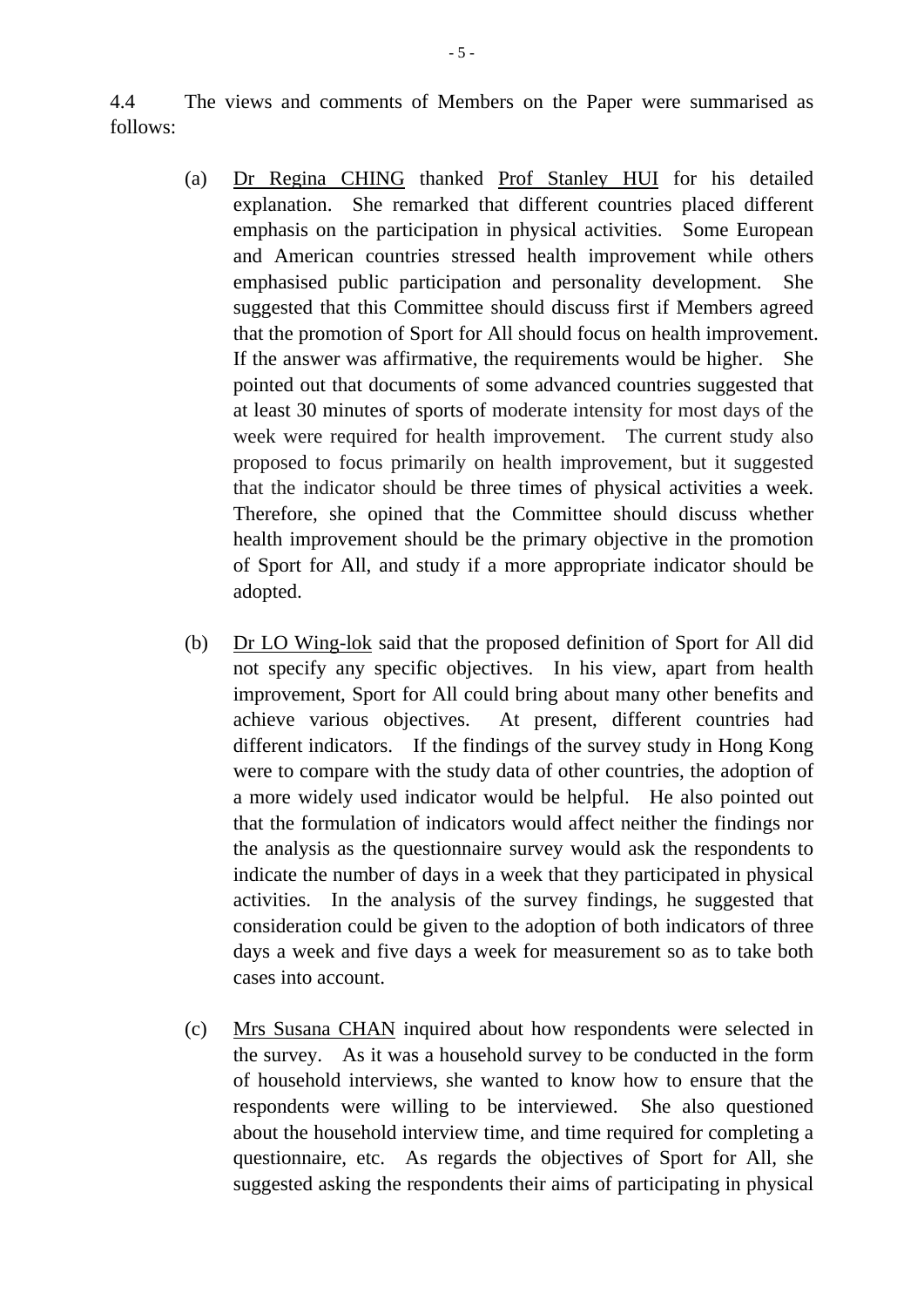activities in the questionnaire to understand their expectations for participation in Sport for All. This would serve as a reference to explore the direction of further development.

- (d) Mr James KONG was of the opinion that sports were closely related to health. As Hong Kong was promoting itself as a healthy city, he suggested including the objective of health attainment in the definition of Sport for All. He also pointed out that in the survey, the age group for adults was 20 or above. As the participation patterns for people at the age of 20 or 50 and above differed, he wondered if the findings would be biased if the survey focused on collecting the data of one of the subgroups of the above age group. He asked if the addition of one more age group would be considered.
- (e) Mr Norman CHAN was of the view that the study report had already been very complete. Regarding the age group of 20 or above, he remarked that the current participation patterns had undergone changes. He took playing basketball as an example. According to an internal investigation, there was an increasing number of elderly people participating in the sport and the age limit for participants in competitions held by the World Chinese Basketball Association had been raised from the previous 65 to 70. He opined that if the promotion of Sport for All went smoothly, then apart from health improvement, social stability, public order and education would also be benefited. As the age of sport enthusiasts was on the rise, he suggested that the LCSD and NSAs should enhance the first-aid training in order to tie in with the development of Sport for All.
- (f) Mr Kenny CHOW was of the opinion that the development of the promotion for Sport for All was closely related to health improvement. According to studies of some European and American countries, in places where Sport for All was pursued, people were healthy. That helped to cut the medical expenditure and boost various trades, thereby benefiting the economy. Moreover, he opined that in order to promote Sport for All, the overall value of the society had to be changed. Every stakeholder, e.g. employers and educational institutions, should provide a suitable environment with adequate time for their employees and students to do exercises.
- (g) Mr Kenneth TSUI opined that it would be inadequate if Sport for All was only meant for health. In order to encourage more people to take part in sports, competitions and contests should be held for nurturing elite sportsmen. Therefore, he suggested including concepts like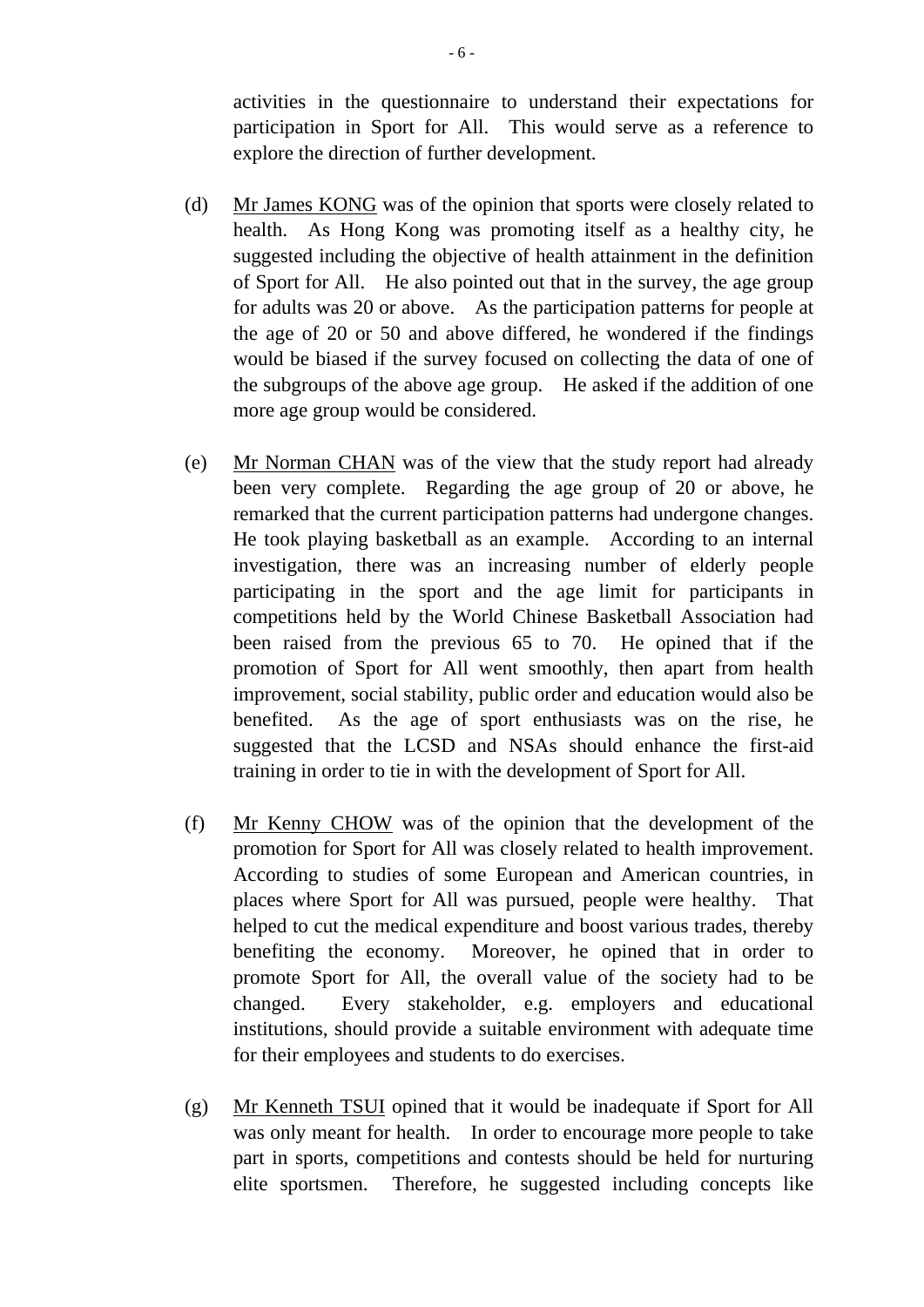competitiveness, competitions and elitism in the definition of Sport for All. Moreover, he was of the view that most of the present sports facilities had been fully utilised and fell short of demands. Considerations should be given as to whether the sports facilities would be able to tie in with the development of Sport for All. In his opinion, sports like jogging and fitness training did not have much demand for facilities and could be catered for at the moment, but venues for other sports such as basketball and tennis would pose greater problems.

- (h) Prof Stanley HUI thanked Members for their views and responded to their questions as follows:
	- (i) Concerning the methodology of the questionnaire survey, he proposed the contractor to adopt the method used in the population census, i.e. obtaining information on Hong Kong households from the Census and Statistics Department, selecting households to be interviewed by random sampling, then sending letters to the sampled households to explain the purpose of and arrangements for the survey, and arranging interviewers to conduct the survey by the contractor. To facilitate the public, the survey would mainly be conducted at night. However, appropriate times for the home visits would also be proposed with reference to the experience of the market research company. One member of a sampled household would be chosen by the Kish Grid Method for interview. If the chosen respondent found it inconvenient or was not at home at the scheduled time, the home visit would be re-arranged. Theoretically, the distribution of samples would be similar to that in the population census by applying the above sampling method. If deviations were found during the survey, the contractor could be asked to provide additional samples to ensure that there would be sufficient data for each age group for analysis.
	- (ii) The questionnaire covered the reasons for and against participation in sports, the barriers of sports participation, and whether they were related to venue and facilities. To understand the public needs for facilities, respondents would also be asked where they usually participated in sports.
	- (iii) One of the main purposes of the survey was to collect data on the participation patterns of primary and secondary students and adults in sports. As the way of living and learning environment were different among primary and secondary students, it was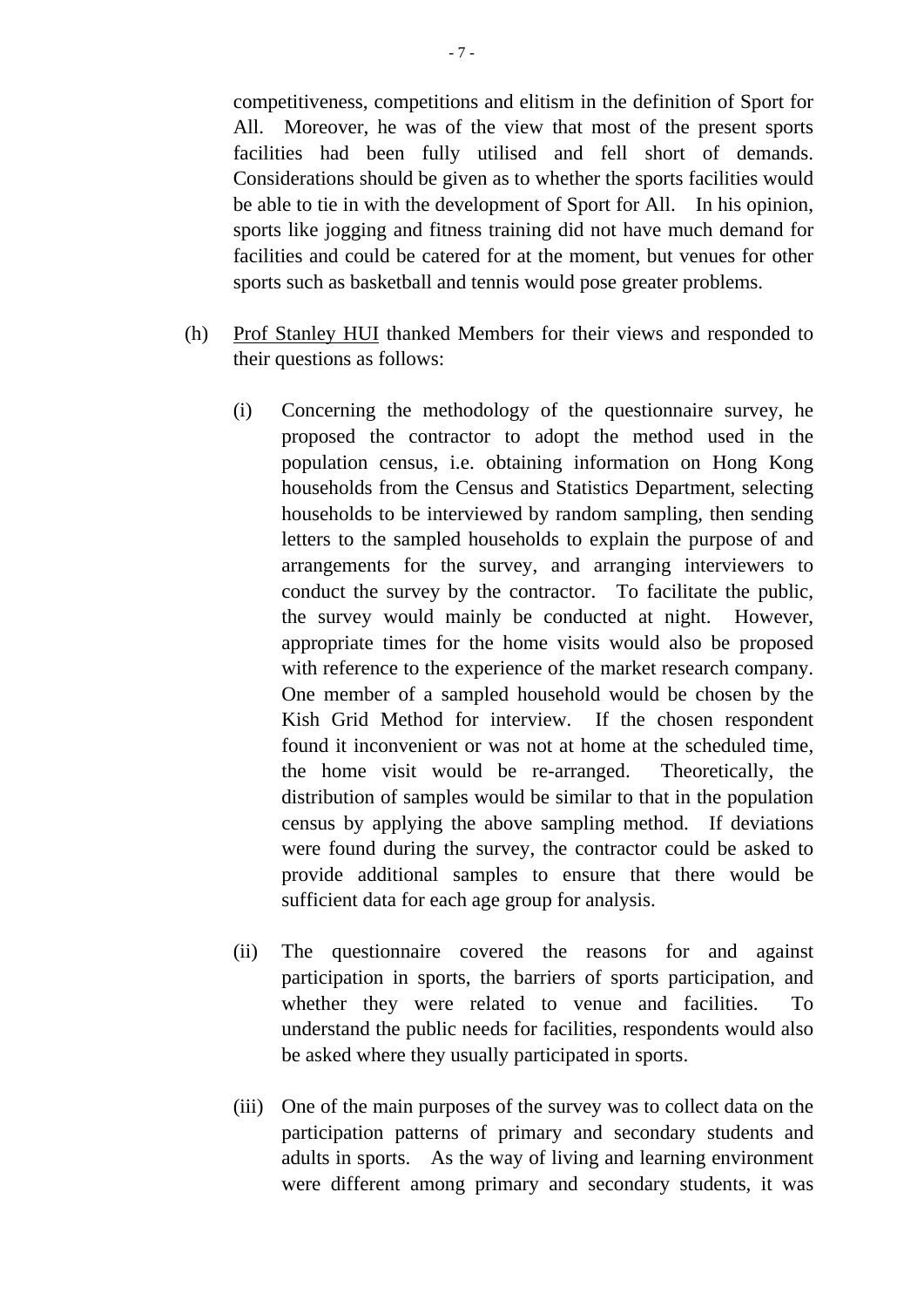proposed to use two sets of questions for the two groups. The age range of the adult group was decided with reference to the Physical Fitness Test for the Community under the Healthy Exercise for All Campaign conducted in 2006 and the national fitness test. Both tests regarded those aged 20 or above as adults. In the questionnaire for adults, the age range was subdivided into 10 groups to facilitate analysis of data on sports participation of the middle-aged and the elderly.

- (iv) Prof Stanley HUI agreed that health was very important and opined that participation in sports could also bring other benefits. Concerning the view that sufficient time should be provided for employees and students to participate in sports, he said that it needed the support of the organisations and institutions concerned. The findings of the survey would be submitted to the LCSD, the Education Bureau, the Department of Health and other organisations for reference for formulation of related strategies and measures to foster the overall sports culture of Hong Kong.
- (i) Mr Vincent LIU, Deputy Director of the LCSD, asked if there was a specific number of samples for each subgroup of the adult group as the questionnaire would be used to collect data of people aged 20 or above for analysis. Regarding sports facilities, as the LCSD would build more leisure facilities, he hoped that the questionnaire would include questions about the facilities and services of the LCSD so as to reflect the public needs for various sports facilities and leisure activities for reference in future planning.
- (j) In response to the question about the number of samples, Dr LO Wing-lok said take a sample size of 4 000 as example, among which adults would account for 2 000 while children and youth would account for about 1 000 respectively. As samples would be randomly chosen, people of different age groups would be included. Prof Stanley HUI added that in the questionnaire for adults, respondents would be asked their views on how Hong Kong should strengthen the promotion of Sport for All and the choices given included "to build large-scale sports centres" and "to increase community sports facilities".
- (k) Mr James KONG opined that the community should not rely solely on the government in the provision of leisure facilities. He suggested that the questionnaire might include questions such as whether sports facilities should be increased in large development projects for public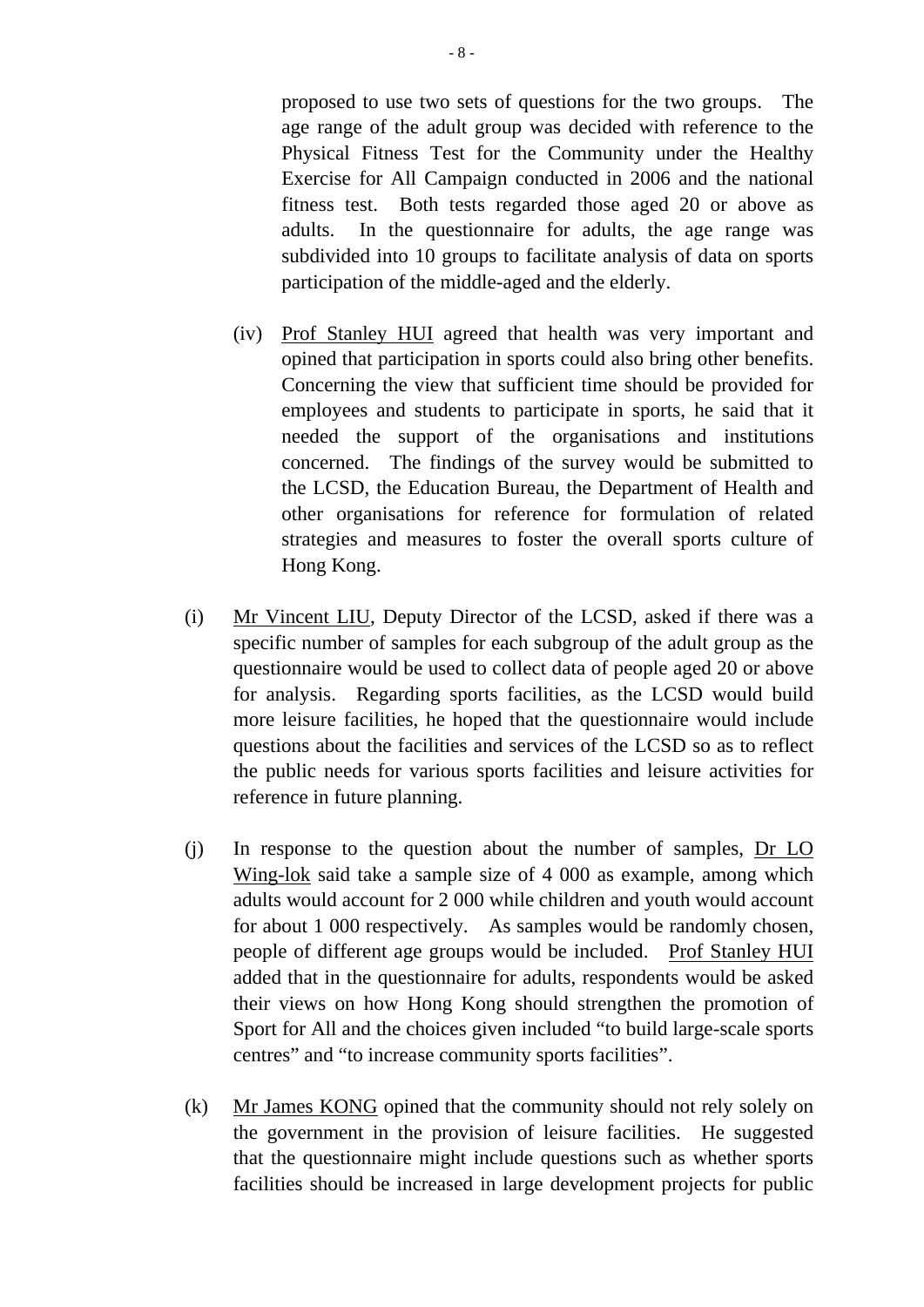use. He hoped that facilities for the promotion of Sport for All would be included in the construction plans of large development projects and that the community should not rely solely on the LCSD or the government to promote Sport for All.

- (l) Concerning leisure facilities, Mr Kenneth TSUI was of the view that being responsible for promoting community sports, the Committee must fully understand the constraints on the promotion of Sport for All. He was pleased to learn that the LCSD had planned to build more sports facilities. In view of Hong Kong's geographical constraints where there were lots of people in such a small piece of land, whether venue and facilities could tie in with the work of the promotion of Sport for All must be taken into consideration. He suggested studying the capacity of existing facilities, and the quantity of additional sports facilities to be provided by the government and other organisations in the future. After the study, the next step was to collect information on the public demand for facilities and then consider whether facilities could meet the demand before carrying out targeted promotion. The Chairman said that he would reflect Members' views on facilities and town planning to the Secretary for Home Affairs at the meeting of the Sports Commission.
- (m) Dr LO Wing-lok proposed to amend the definition of Sport for All and asked Members to give their views on the new definition. He said that health mainly comprised three aspects, namely physical/cardio-respiratory fitness, mental health and social health. Physical/cardio-respiratory fitness could be attained by doing physical exercises while mental and social health could be attained by participating in voluntary work. As such, the working group did not specify the targets to be achieved when drafting the definition of Sport for All.
- (n) After deliberation, Members agreed to amend the definition of Sport for All. The new definition would be referred to the working group for consideration. Prof Stanley HUI also asked Members to give their views on the two Chinese terms, "普及體育" and "普及運動".
- (o) Dr CHOW Wah said that he was a member of the working group, which once had discussions on the two Chinese terms, "體育" and "運 動". In the past, the local sports sector had different interpretation of the two terms. When the English word "Sports" was referred, it was more appropriate to use "運動" as it meant organised competitive games. From the educational angle, the Education Bureau proposed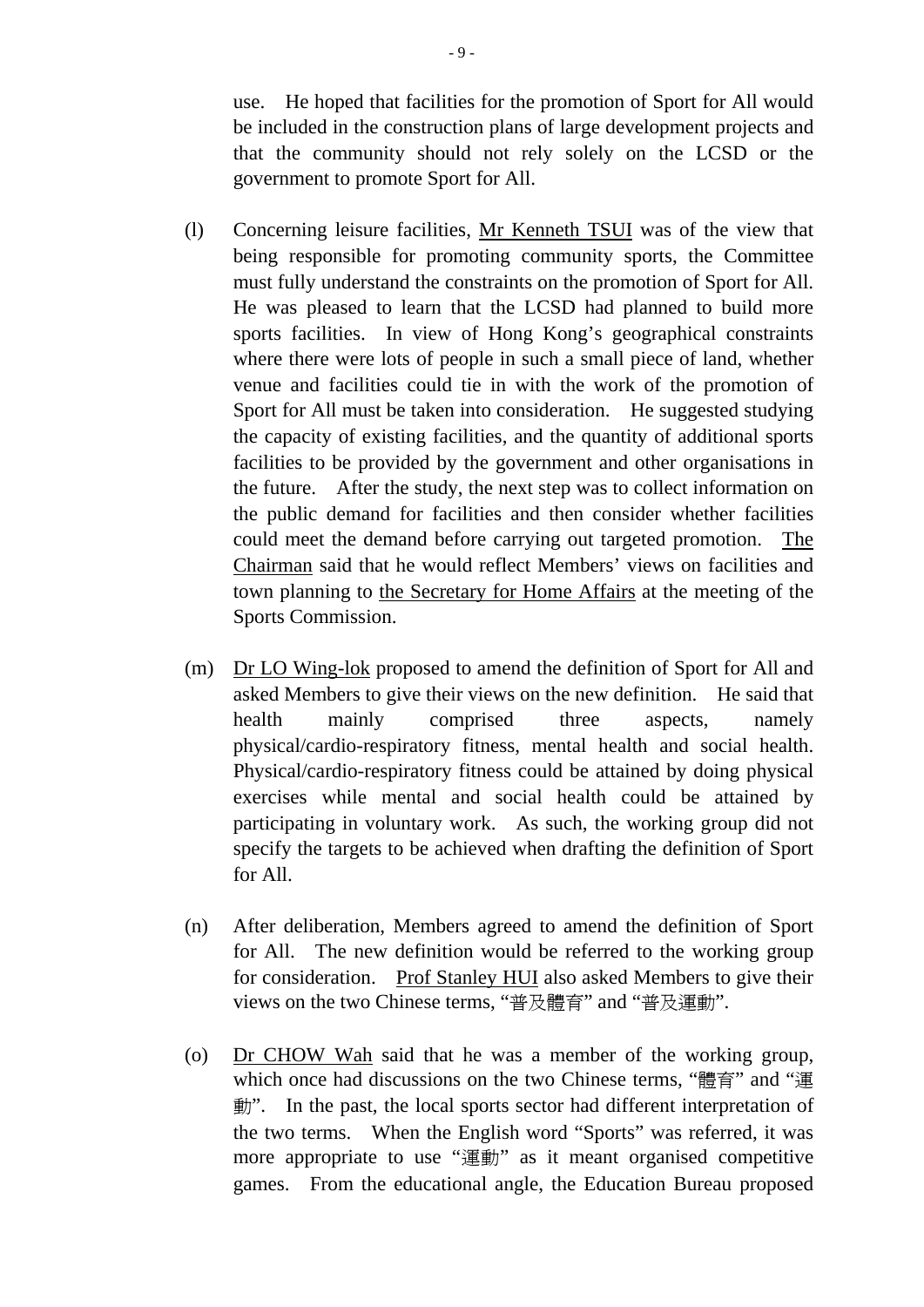to adopt "運動" so that the public and students would have a correct interpretation. However, "體育" instead of "運動" was widely used at present. For example, the Committee also used "體育" in its name, which was common among committees and organisations in the Mainland. The working group was of the view that it was acceptable to use "體育" when an activity was treated as a strategy and a promotional measure. To avoid confusion with the existing usage, he had no objection to adopt "普及體育" though "普及運動" was more appropriate.

(p) After detailed deliberation, the Committee agreed to continue to adopt the expression of "普及體育". Dr LO Wing-lok proposed that its definition should be included in the report. He also took the opportunity to thank Members of the working group and Prof Stanley HUI for their active participation and efforts.

4.5 The Chairman thanked Members for their invaluable views and also Dr LO Wing-lok and Members of the working group for their efforts. He hoped that the survey would be completed successfully.

# **Item 4: Formation of the 2nd Hong Kong Games Organising Committee (CSC Paper 2/08)**

5.1 Mr Vincent LIU, Deputy Director of the LCSD, said that the 1st HKG had been held successfully. He thanked Mr CHAU the Chairman, Mr FAN the Vice-chairman, and Members on behalf of the LCSD for their active involvement which contributed to the successful organisation of the 1st HKG. The 2nd HKG would be held in 2009 and the Secretary for Home Affairs had invited Mr CHAU and Mr FAN to take up again the roles of Chairman and Vice-chairman of the 2nd HKG Organising Committee. He thanked them for accepting the invitation and believed that the 2nd HKG would be held successfully under the leadership of Mr CHAU and Mr FAN.

5.2 The Chairman thanked the Secretary for Home Affairs for inviting him to take up again the role of the Chairman of the 2nd HKG Organising Committee and hoped that it would also be held successfully with the full support of Mr FAN the Vice-chairman and other Members. He asked Mrs Kane LI, Secretary General of the 2nd HKG Organising Committee, to brief Members on CSC Paper 2/08.

5.3 Mrs Kane LI presented CSC Paper 2/08 and asked the Community Sports Committee to nominate two representatives to join the 2nd HKG Organising Committee.